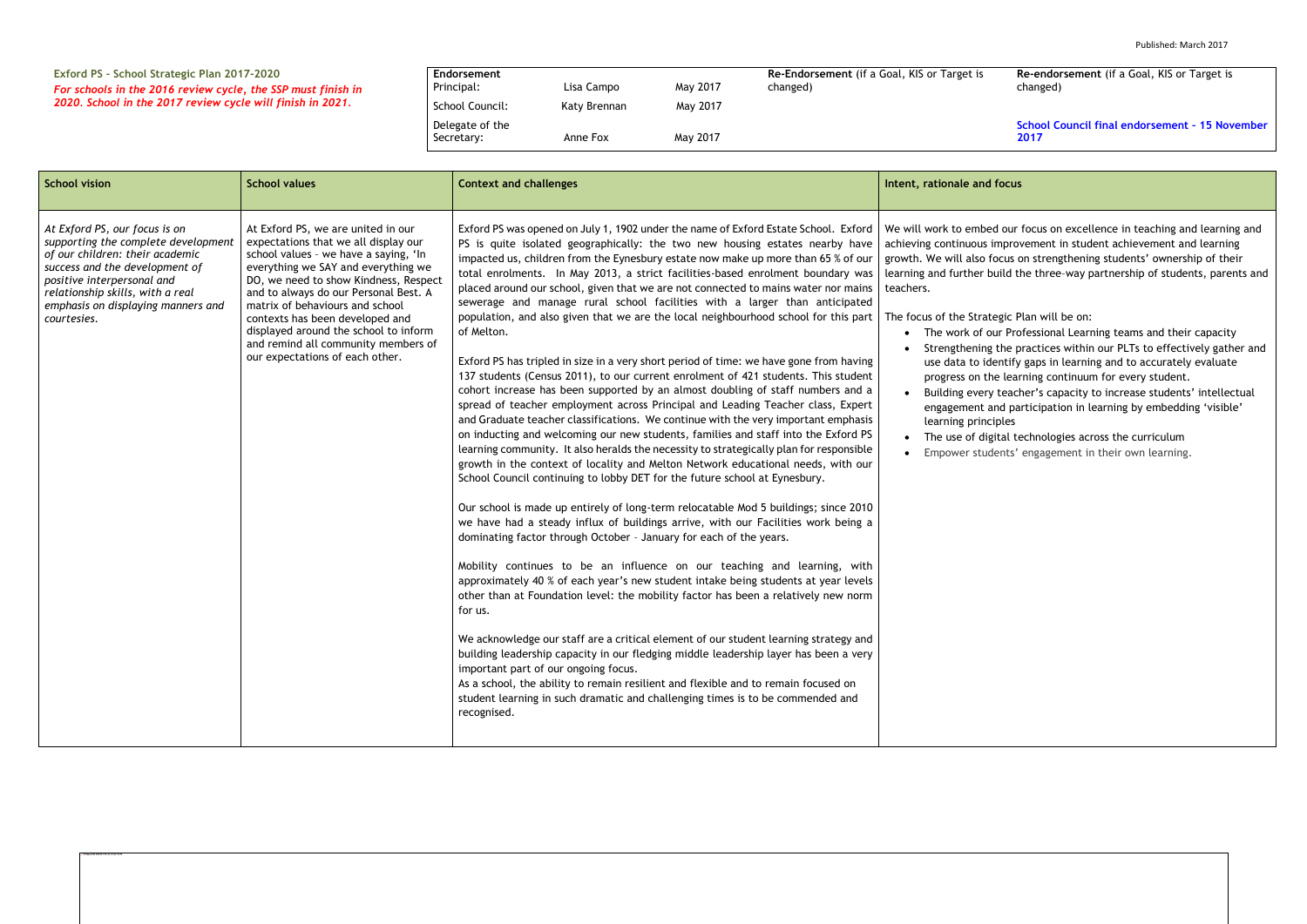### **(for impropentuand entiangly)**

students in the top two bands from Year 3 to Year 5

om Year 3 to Year 5 tudents will make high relative growth:

th spreadsheet per year of review - Year 3 and Year 5 growth in 1.0 school year.

EPS to influence AIP goal setting)  $\alpha$  year's growth in the Spelling age. AT Science to show at least a year's growth (using

per year of review - 12 months' growth in 10 months rowth of 1.0 Victorian Curriculum level in the teacher as<br>teach

Thent - pre & post testing, rubrics etc) key Mathematical areas achieving an effect size of

vuntas & Pinnell Benchmarking Assessment

rovement to : o *Collective Efficacy – from 80.4 % in 2017* to 90 % *by 2020* o *Academic Emphasis* – from 64.6 in 2017 to 90 % *by 2020* o *Guaranteed and Viable Curriculum* – from 82.1 % in 2017 to 90 % *by 2020* o *Instructional Leadership – from 86.9 % in 2017 to* 93 % *by 2020* o *Cultural Leadership – 82 % in 2017 to 90 % by 2020*

| Four-year goals<br>(for improving student<br>achievement, engagement and<br>wellbeing)                                                    | Improvement<br><b>Priorities, Initiatives</b><br>and/or Dimensions | Key improvement strategies                                                                                                                                                                                                                                                                                                                              | <b>Targets</b><br>(for improving student achievement, engagem                                                                                                                                                                                                                                                                                                                                                                                                                                                                                                                                                                                                                                                                                                                                                                                                                                                                                                                    |
|-------------------------------------------------------------------------------------------------------------------------------------------|--------------------------------------------------------------------|---------------------------------------------------------------------------------------------------------------------------------------------------------------------------------------------------------------------------------------------------------------------------------------------------------------------------------------------------------|----------------------------------------------------------------------------------------------------------------------------------------------------------------------------------------------------------------------------------------------------------------------------------------------------------------------------------------------------------------------------------------------------------------------------------------------------------------------------------------------------------------------------------------------------------------------------------------------------------------------------------------------------------------------------------------------------------------------------------------------------------------------------------------------------------------------------------------------------------------------------------------------------------------------------------------------------------------------------------|
| Goal 1: To improve the learning<br>outcomes and growth for every<br>student with a particular focus on<br>Literacy, Numeracy and Science. | <b>Building Practice</b><br>Excellence                             | KIS No 1: To refine our EPS Instructional Model to incorporate High Impact<br>Teaching Strategies and to strengthen its implementation in all our teaching<br>and learning practices.<br>KIS No 2: To refine and embed a guaranteed and viable curriculum so there is<br>a clear and consistent approach to teaching and learning in Literacy, Numeracy | TIER ONE (e.g. standardised testing)<br>2017-2020 Goal:<br>• We will maintain and increase the number of<br>in all NAPLAN areas<br>• To maintain students in the top two bands fro<br>• Our Relative Growth data will indicate that st<br>Numeracy -40 %<br>Reading - 40 %<br>Writing - $30\%$<br>• Tier One NAPLAN Growth targets - SPA growth<br>students to achieve a minimum of 1.2 years g<br>TIER TWO (e.g. standardised testing selected by<br>Single Word Spelling Test to show at least a<br>PAT Reading, PAT Maths / Maths Plus and PA<br>SPA Standard analysis tools.<br>Tier Two Growth targets spreadsheet (SPA) I<br>100 % of students demonstrate individual gro<br>$\bullet$<br>teacher assessed Mathematics and English do<br>TIER THREE (school / class / team based assessn<br>Ongoing targets set for Writing (VCOP)and ke<br>0.9<br>Ongoing targets set for Reading based on For<br>3, 6 and 12 month growth targets<br>1.2 year's growth in 10 school year |
|                                                                                                                                           |                                                                    | and Science.<br>KIS No 3: To implement a consistent approach to the triangulation of student<br>achievement data to drive accurate planning for student learning needs and to<br>measure the impact of our instruction.                                                                                                                                 |                                                                                                                                                                                                                                                                                                                                                                                                                                                                                                                                                                                                                                                                                                                                                                                                                                                                                                                                                                                  |
|                                                                                                                                           |                                                                    | KIS No 4: To continue to build leadership capacity within the school that<br>drives maximum school improvement.                                                                                                                                                                                                                                         | Staff Opinion Survey data demonstrates imp<br>○ Collective Efficacy - from 80.4 % in 20<br>Academic Emphasis - from 64.6 in 201<br>$\circ$<br>Guaranteed and Viable Curriculum - f<br>$\circ$<br>Instructional Leadership - from 86.9 %<br>$\circ$<br>Cultural Leadership - 82 % in 2017 to<br>$\Omega$                                                                                                                                                                                                                                                                                                                                                                                                                                                                                                                                                                                                                                                                          |